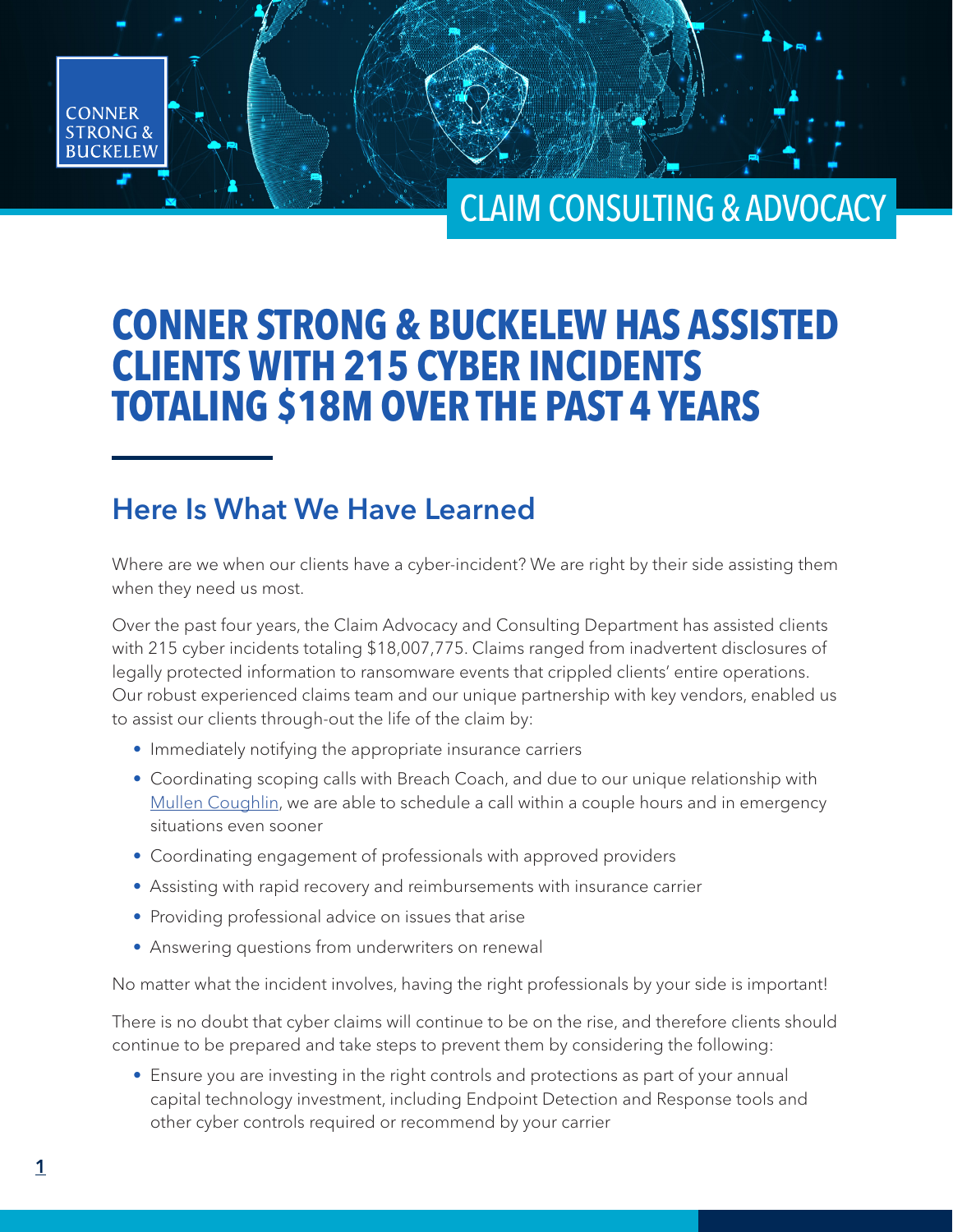- Be prepared by having an incident response plan in place that includes engaging your insurance broker early on and test the plan regularly through a tabletop exercise
- Train your employees as they are the first line of defense
- Ensure your IT department is updating software and implementing the appropriate patches in a timely manner
- Institute multi-factor authentication ("MFA")

NUMBER OF CLAIMS

• Institute extra protections for administrator credentials and back-up systems

Lastly, it is equally important to vet your vendors. A vendor breach can impact your operations, your reputation and require you to take certain legal steps. A vendor's incident can be "your breach" so be sure to notify your insurance carrier to ensure you are meeting your legal obligations.

TOTAL INCURRED

## Summary of Cyber Related Claims Managed by CSB\*

CY 2018 35 CY 2019 53 CY 2020 58 CY 2021 2021 2022 2022 2022 2023 2024 2027 2028 2021 2022 2023 2024 2022 2023 2024 2022 2023 2024 2022 2023 20 CY 2018 5280.848 CY 2019 \$10,128,811 CY 2020 \$3,400,508 CY 2021 \$4,197,607

*Note: The total incurred amount may not include the costs paid by the client within a large selfinsured retention as we do not capture that data. Therefore, the costs can be significantly higher.*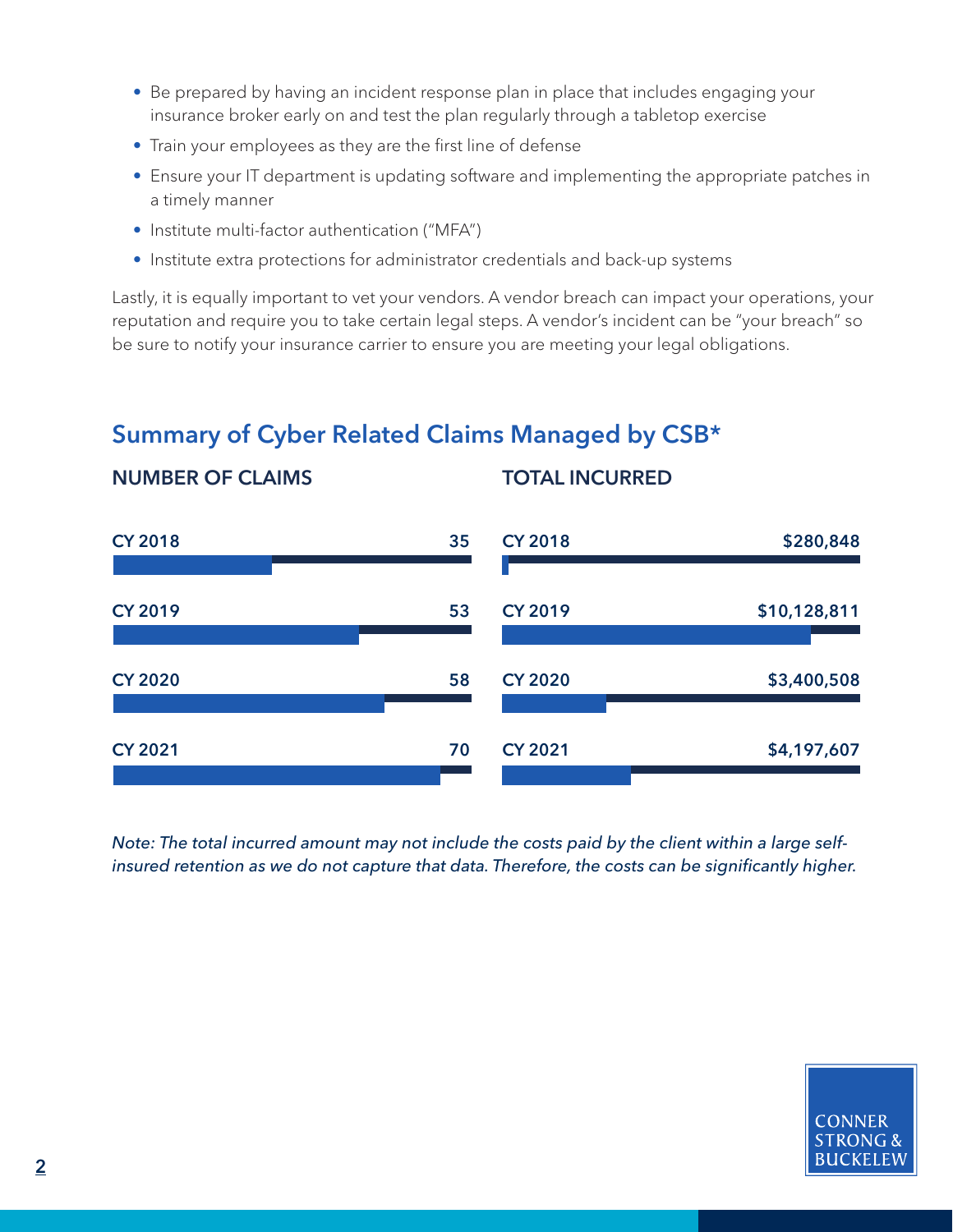### **CY 2021\*\*** 70 CLAIMS; TOTAL INCURRED \$4,197,607

| <b>Incident Type</b>               | <b>No. of Claims</b> | <b>No. of Claims that</b><br><b>Incurred Dollars</b> | <b>Incurred</b><br><b>Amount</b> |
|------------------------------------|----------------------|------------------------------------------------------|----------------------------------|
| Suspected/ Compromised of System   | 16                   | $\overline{4}$                                       | \$63,790                         |
| Disclosure of Information          | 2                    | $\overline{0}$                                       | \$0                              |
| <b>Phishing Email</b>              | 6                    | $\overline{2}$                                       | \$223,784                        |
| <b>Ransomware Events</b>           | 9                    | 6                                                    | \$3,599,789                      |
| Theft                              | $\overline{4}$       | $\overline{0}$                                       | $\overline{0}$                   |
| Vendor                             | 24                   | 1                                                    | \$21,000                         |
| Wire Transfer/ Fraudulent Transfer | 8                    | $\overline{2}$                                       | \$289,244                        |
| <b>Privacy Lawsuit</b>             | 1                    |                                                      |                                  |
| <b>Total:</b>                      | 70                   | 14                                                   | \$4,197,607                      |

## **CY 2020**

### 58 CLAIMS; TOTAL INCURRED \$3,400,508

| <b>Incident Type</b>               | <b>No. of Claims</b> | <b>No. of Claims that</b><br><b>Incurred Dollars</b> | <b>Incurred</b><br><b>Amount</b> |
|------------------------------------|----------------------|------------------------------------------------------|----------------------------------|
| Suspected/Compromised of System    | 12                   | $\overline{2}$                                       | \$51,999                         |
| Disclosure of Information          | 4                    | $\overline{0}$                                       | \$0                              |
| <b>Phishing Email</b>              | 10                   | 5                                                    | \$220,608                        |
| <b>Ransomware Events</b>           | 14                   | 11                                                   | \$2,996,032                      |
| Theft                              | $\overline{2}$       | $\bigcap$                                            | \$0                              |
| Vendor                             | 14                   | $\overline{4}$                                       | \$68,119                         |
| Wire Transfer/ Fraudulent Transfer | 2                    | 1                                                    | \$63,750                         |
| Total:                             | 58                   | 24                                                   | \$3,400,508                      |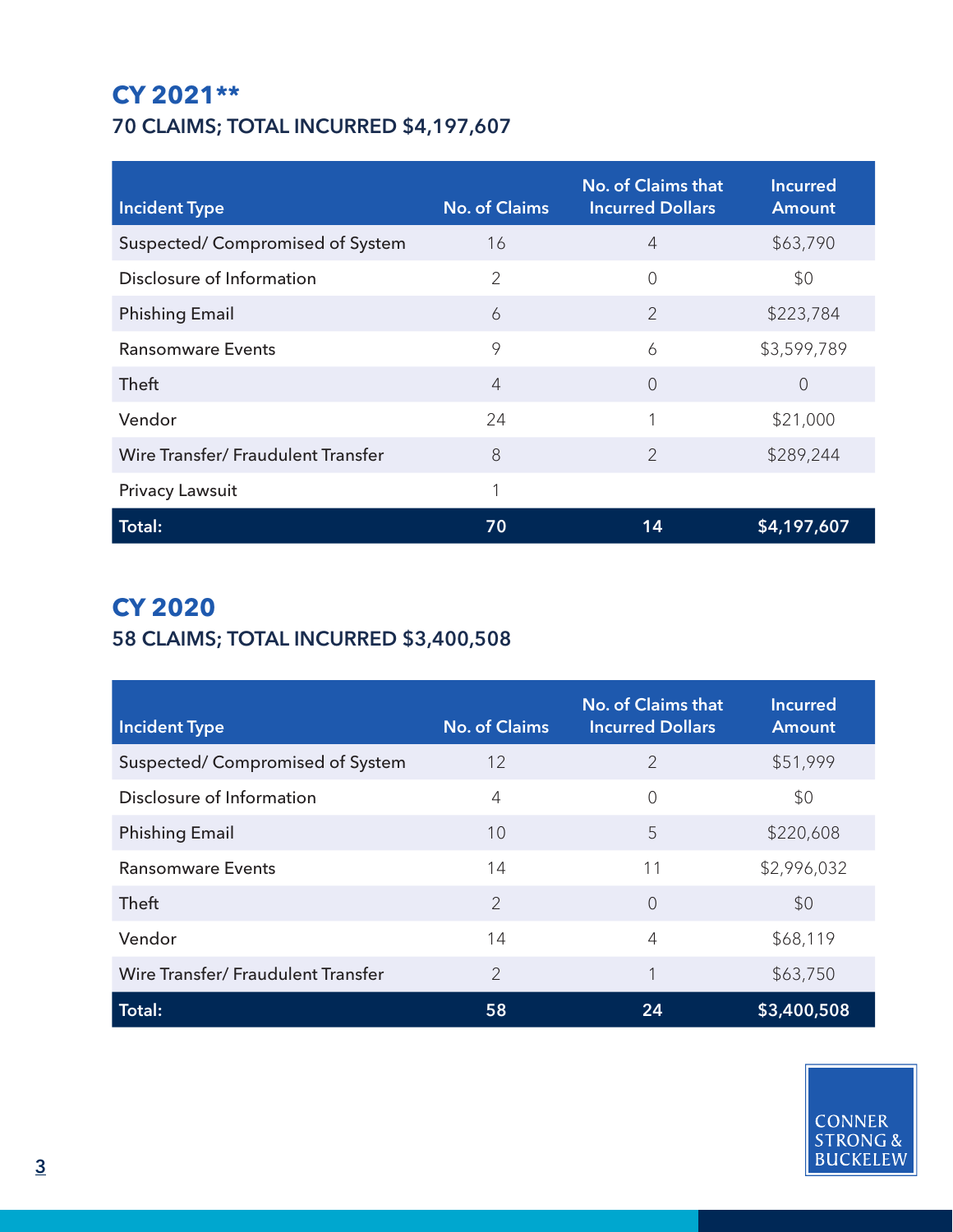### **CY 2019** 53 CLAIMS; TOTAL INCURRED \$10,128,811

| <b>Incident Type</b>               | <b>No. of Claims</b> | <b>No. of Claims that</b><br><b>Incurred Dollars</b> | <b>Incurred</b><br><b>Amount</b> |
|------------------------------------|----------------------|------------------------------------------------------|----------------------------------|
| Suspected/ Compromised of System   | 17                   | 8                                                    | \$486,541                        |
| Disclosure of Information          | 8                    | $\overline{2}$                                       | \$69,511                         |
| <b>Phishing Email</b>              | 7                    | 5                                                    | \$322,831                        |
| <b>Ransomware Events</b>           | 5                    | 5                                                    | \$7,778,397                      |
| Theft                              | 4                    | $\bigcap$                                            | \$0                              |
| Vendor                             | 4                    | $\overline{2}$                                       | \$19,401                         |
| Wire Transfer/ Fraudulent Transfer | 8                    | $\overline{4}$                                       | \$1,452,130                      |
| Total:                             | 53                   | 26                                                   | \$10,128,811                     |

### **CY 2018** 35 CLAIMS; TOTAL INCURRED \$280,848

| <b>Incident Type</b>               | <b>No. of Claims</b> | <b>No. of Claims that</b><br><b>Incurred Dollars</b> | <b>Incurred</b><br><b>Amount</b> |
|------------------------------------|----------------------|------------------------------------------------------|----------------------------------|
| Suspected/ Compromised of System   | 10                   | 3                                                    | \$132,254                        |
| Disclosure of Information          | 3                    | 0                                                    | \$0                              |
| <b>Phishing Email</b>              | 8                    | $\overline{4}$                                       | \$135,085                        |
| <b>Ransomware Events</b>           |                      |                                                      | \$10,509                         |
| Theft                              | $\overline{4}$       | $\overline{0}$                                       | \$0                              |
| Vendor                             | 4                    | $\Omega$                                             | \$0                              |
| Wire Transfer/ Fraudulent Transfer | 4                    | 0                                                    | \$0                              |
| Total:                             | 34                   | 8                                                    | \$280,848                        |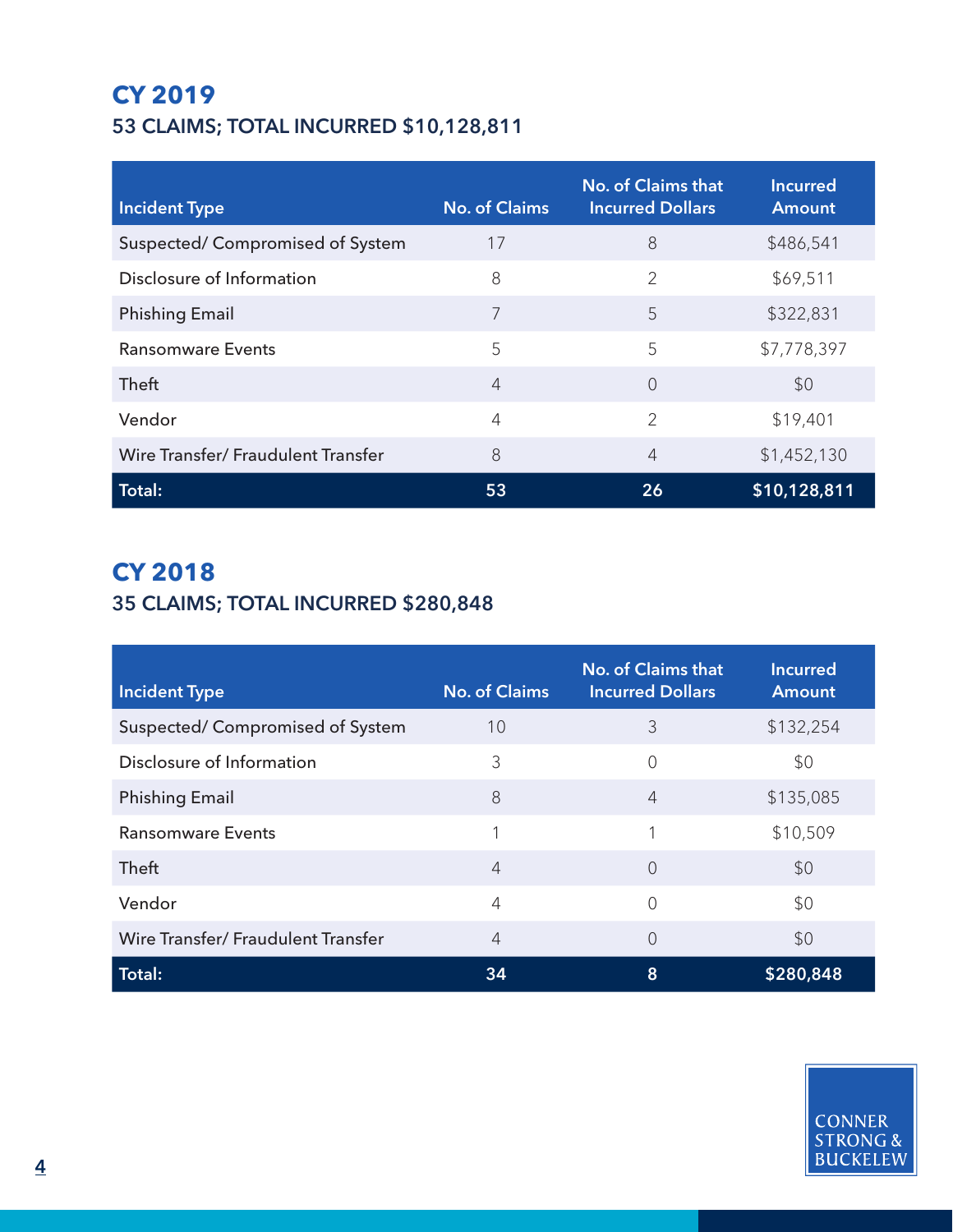### **Conclusion**

Based upon our own data and widely reported public information, cyber security and claims will continue to plague many businesses. The complexity and the costs will continue to rise. We continue to expand our expertise in this area and constantly look for additional ways to assist our clients with today's challenges.

Our Cyber Practice Group, including our Cyber Advocates, Laura Kerns and Brad Barron, are ready to help. Please contact us at 1-877-861-3220.



Heather A. Steinmiller *Sr. Partner, General Counsel Claim Advocate & Consulting Leader*



Bradford Barron *Partner, Deputy General Counsel Cyber Claim Advocate & Consultant*



Laura Kerns *Claim Consultant Cyber Claim Advocate & Consultant*

\* This report does not include the claims managed by our affiliate PERMA, which includes over 100 other cyber claims.